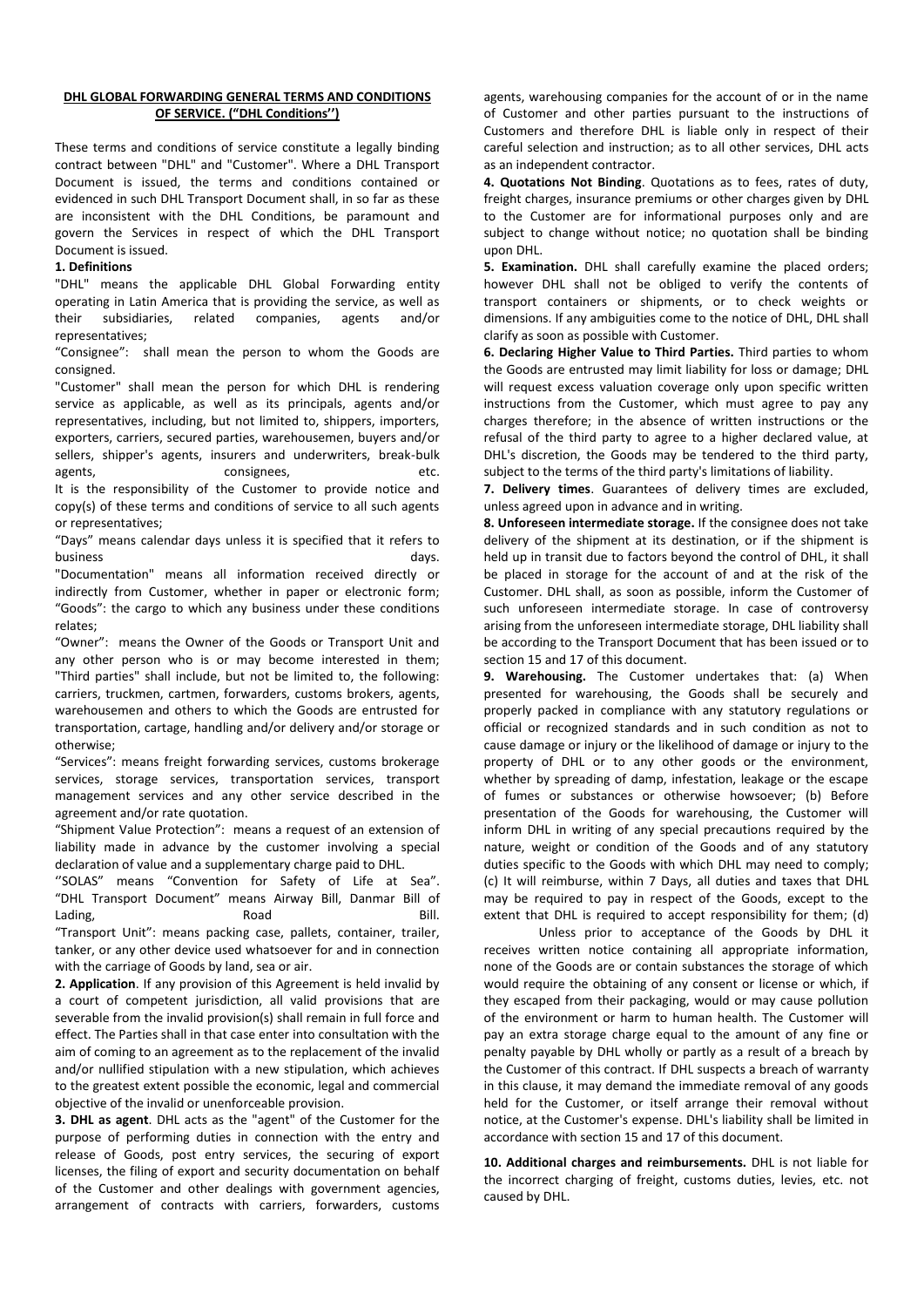**11. Instructions relating to delivery or release of Goods**. (A) Except under special arrangements previously made in writing or under the terms of a printed document signed by DHL, any instructions relating to the delivery or release of goods in specified circumstances only, such as (but without prejudice to the generality of this Clause) against payment or against surrender of a particular document, are accepted by DHL only as agent for the Customer where Third Parties are engaged to effect compliance with the instructions.

(B) DHL shall not be under any liability in respect of such arrangements as are referred to under Sub-Clause (A) hereof save where such arrangements are made in writing.

(C) In any event, DHL's liability in respect of the performance or arranging the performance of such instructions shall not exceed that provided for in these Conditions in respect of loss of or damage to Goods.

**12. Goods requiring special handling or dangerous Goods**. Except under special arrangements previously made in writing DHL will not accept or deal with bullion, coin, precious stones, jewelry, valuables, antiques, pictures, human remains, livestock, pets or plants. Should any Customer nevertheless deliver any such Goods to DHL or cause DHL to handle or deal with any such Goods otherwise than under special arrangements previously made in writing, DHL shall be under no liability whatsoever for or in connection with such goods howsoever arising, and Customer shall indemnify and maintain DHL harmless for any claims, costs and consequences arising from handling such Goods. Customer is obligated to inform to DHL special conditions regarding the Goods, including Dangerous Goods, Restricted Goods and Prohibited Goods, as defined in the terms and conditions of the Transport Documents and applicable regulation, prior to the shipment, in order to verify acceptance according to the shipping line, carrier and/or legislation.

**13. Failure to take delivery**. Should the Customer, Consignee or Owner of the Goods fail to take delivery at the appointed time and place when and where DHL is entitled to deliver, DHL shall be entitled to store the Goods, at the sole risk of the Customer or Consignee or Owner, whereupon the DHL's liability in respect of the Goods, or that part thereof, stored as aforesaid, shall wholly cease. DHL shall be entitled at the expense of the Customer to dispose of or deal with (by sale or otherwise as may be reasonable in all the circumstances) after at least 28 Days' notice in writing to the Customer.

**14. Loss or damage notice**. Any apparent, loss or damage to the cargo must be noted immediately on the transportation document (HAWB, B/L or road bill) and/or Proof of Delivery document (POD) at the time of taking delivery of Goods. The Customer shall notify DHL within two (2) working days and advise DHL of the apparent shortage or damage and of any non-apparent loss or damage and both parties shall thereafter arrange for a joint inspection and a third party survey (for Insurance requirement) of the relevant Products. Failure to do so will result in a presumption of delivery of shipments in the condition stated in the transport document.

**15. Limitation of Actions**. Any claim by the Customer against DHL arising in respect of any service provided for the Customer, or which DHL has undertaken to provide will be subject to the time limits included in the applicable international conventions or a specific local statutes. Notwithstanding the above, any claim by the Customer against DHL shall be made in writing and notified to DHL within 14 Days of the date upon which the Customer became, or should have become, aware of any event or occurrence alleged to give rise to such claim.

**16. Reliance On Information Furnished**. Customer acknowledges that it is required to review all documents and declarations prepared and/or filed before Government Agencies and/or third parties, and will immediately advise DHL of any errors,

discrepancies, incorrect statements, or omissions on any declaration or other submission filed on Customers behalf. In preparing and submitting customs entries, export declarations, applications, security filings, documentation and/or other required data, DHL relies on the correctness of all documentation, whether in written or electronic format, and all information furnished by Customer. For the provision of Ocean Freight Services, Customer shall provide DHL with the verified gross mass established in accordance with method one or two as per SOLAS Guidelines of each packed container (FCL) or each package of cargo (LCL) in accordance with SOLAS and the deadlines established by DHL. Customer acknowledges and agrees that DHL will rely on the accuracy and timeliness of such gross mass information and use this to comply with its obligations to sub-contractors in accordance with SOLAS and Customer will indemnify DHL against any and all claims, costs or consequences as a result of or in connection with delayed, inaccurate or incomplete verified gross mass information provided by or on behalf of the Customer on which DHL relies.

**17. Disclaimers; Limitation of Liability**. (a) Except as specifically set forth herein, DHL makes no express or implied warranties in connection with its services. (b) In connection with all services performed by DHL, Customer may obtain additional liability coverage, up to the actual or declared value of the shipment or transaction, by requesting such coverage and agreeing to make payment therefore; (c) In the absence of additional coverage under (b) above, DHL 's liability shall be limited to direct damages, according the following: (i) For transportation services, DHL shall in no case be liable for any loss, damage, misdelivery or non-delivery beyond the limitations specified in the Standard Conditions printed on the backside of the transport documents (Bill of Lading, Air Way Bill, Road Bill of Lading) or as mentioned in the applicable international conventions. (ii) In absence of such terms or for other services not covered by a transport document, DHL's liability shall not exceed the following: (1) the value of any loss or damage, or (2) a sum at the rate of 2 SDRs per kilo of the gross weight of any Goods lost or damaged, whichever shall be the lower. (iii) Where the claim arises from activities relating to Customs Brokerage Services, DHL's liability shall be limited to US\$50.00 per entry or the amount of brokerage fees paid to DHL for the entry, whichever is less. (d) DHL's liability for loss or damage as a result of failure to deliver, or arrange delivery of Goods, shall not in any circumstances whatsoever exceed a sum equal to twice the amount of DHL's charges in respect of the relevant contract, quotation or transport document and shall not exceed be limited to the amount of 10,000 SDR (Special Drawing Rights) in the aggregate of any one calendar year commencing from the time of the making of the original error, and/or omission. (e) DHL's liability for loss or damage relating to Warehousing Services will be limited to US \$ 5000 ( five thousand dollars) per event subject to an annual maximum of 4% of DHL's revenues generated from the warehousing services undertaken by the Customer in the Country, , subject to the shrinkage allowance as set forth on the rate quotation.(E) DHL shall not, under any circumstances whatsoever, be liable for indirect or consequential loss and damages such as (but not limited to) loss of profit, loss of market, or the consequences of delay or deviation, however caused.

**18. Insurance**. Unless requested to do so in writing and confirmed to Customer in writing and where permitted under applicable law, DHL is under no obligation to procure insurance on Customer's behalf; in all cases, Customer shall pay all premiums and costs in connection with procuring requested insurance. All insurances effected by DHL are subject to the usual exceptions and conditions of the policies of the insurers or underwriters taking the risk. Unless otherwise agreed in writing, DHL shall not be under any obligation to effect a separate insurance on the Goods, but may declare it on any open or general policy held by DHL. Insofar as DHL agrees to